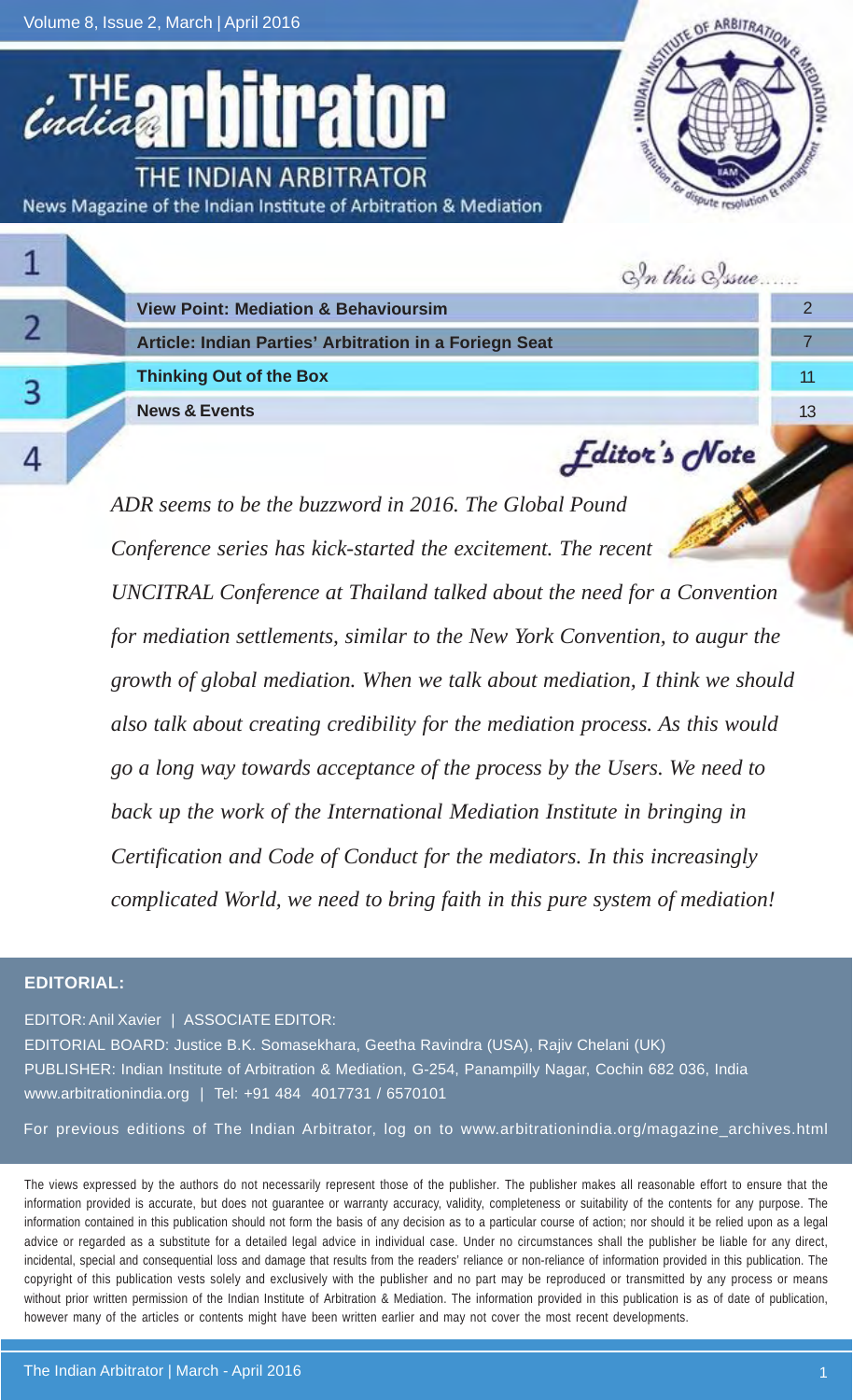### MEDIATION & BEHAVIOURISM: THE APPLICATION OF RATIONAL EMOTIVE THERAPY IN MEDIATION

### ANKITA DAS

VIEW **POIMT** 

*People opt for litigation not because they prefer it but because they consider it as the only resort. The lack of awareness about ADR system leaves them with no choice but to go through the hassles of litigation and its pre and aftermath effects. In this paper, the author is trying to analyse the basic reason for the commencement of a dispute and how the behavioural approach of a person moulds it into different forms. The author also tries to look at how Rational Emotive Theory creates various personality traits during mediation and how a mediator can use the therapeutic psychology of the same therapy to control the situation and derive success out of it.*

AUTHOR: ANKITA DAS IS AN IIAM ACCREDITED MEDIATOR & LEGAL COUNSEL AT DARJEELING, INDIA

#### **INTRODUCTION**

The court procedure in India during independence was derived from Anglo Saxon structure of jurisprudence. The citizens of India were just freed from the shackles of colonization and its pseudo practices. People were unaware of their rights and duties. Therefore there developed a huge bridge between the common people, the constitution of India and the Government. On the other hand the laws and regulations made by the legislature to govern independent India were also not properly known to the people; they were unaware of their legal rights and their application.

India follows the "common law system" which is defined as a legal system that gives emphasis to focus on common law in the expectation that the unswerving ideology related to similar results give in to similar conclusions. The judicial system of India is classified into a three tier system. The Supreme Court is at the apex level, at the state level there is High Courts, and at the village and Panchayat level there are Original jurisdiction courts. There is also Alternative Dispute Resolution (ADR) System in our country, which includes arbitration, mediation, negotiation and conciliation.

It is been commonly seen that at the first sign of dispute or conflict people run to court. Here we need to ask ourselves – do they really like going for litigation or they go because they are unaware of any other alternatives? Most of the people in India are still illiterate when it comes to resolving disputes through alternative methods. Firstly they do not know properly about the alternative dispute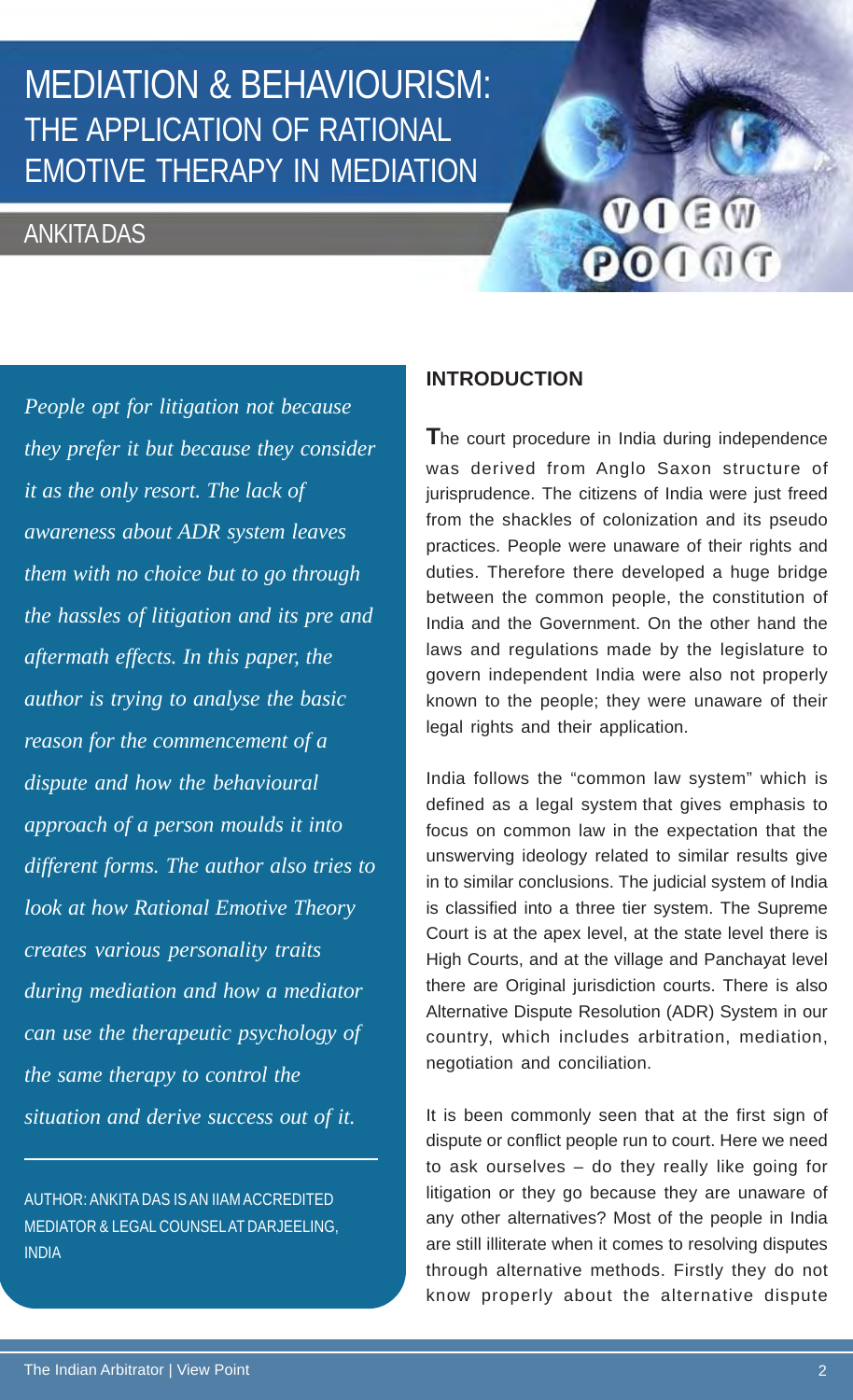resolution methods and process, secondly this unawareness makes them opt for litigation not because they prefer it but because they consider it as the only resort. Therefore this lack of awareness about ADR system leaves them with no choice but to go through the hassles of litigation and its pre and aftermath effects.

But it seems that even though some people are aware of the ADR processes, they try to avoid the same or complicate it with their approach and behaviour, hugely influenced by the environment, situation and the people around them.

In this paper, I am trying to analyse the basic reason for the commencement of a dispute or a conflict and how the behavioural approach of a person moulds it into different forms. We will also look at how Rational Emotive Theory creates various personality traits during mediation and how a mediator can use the therapeutic psychology of the same therapy to control the situation and derive success out of it.

### **CONFLICTS AND DISPUTES**

Have we really thought about the actual cause of a conflict? Is it because of the situation or due to the different perceptions and viewpoints we have of life? Each person has a different lifestyle and experience of life. Usually these experiences clash at some point either with a family member, an acquaintance, a colleague or a stranger. So it is fair to say that whatever is happening is just a reflection of our thoughts and the thoughts in return process conflicts in our life.

Basically a conflict gives rise to dispute, and a dispute threatens the security and safety of a person. The level of threat one feels, determine whether the same can be neutralized through simple amicable talks or should take the hard route of litigation. Here I am discussing about those people who come for mediation, when their efforts to solve the issue through personal talks have failed.

# INTERESTED TO CONTRIBUTE ARTICLES ?

We would like to have your contributions. Articles should be in English. Please take care that quotations, references and footnotes are accurate and complete. Submissions may be made to the Journals Division, Indian Institute of Arbitration & Mediation, G-254, Panampilly Nagar, Cochin - 682 036 or editor@arbitrationindia.com.

Publication of the Article will be the discretion of IIAM and submissions made indicates that the author consents, in the event of publication, to automatically transfer this one time use to publish the copyrighted material to the publisher of the IIAM Journal.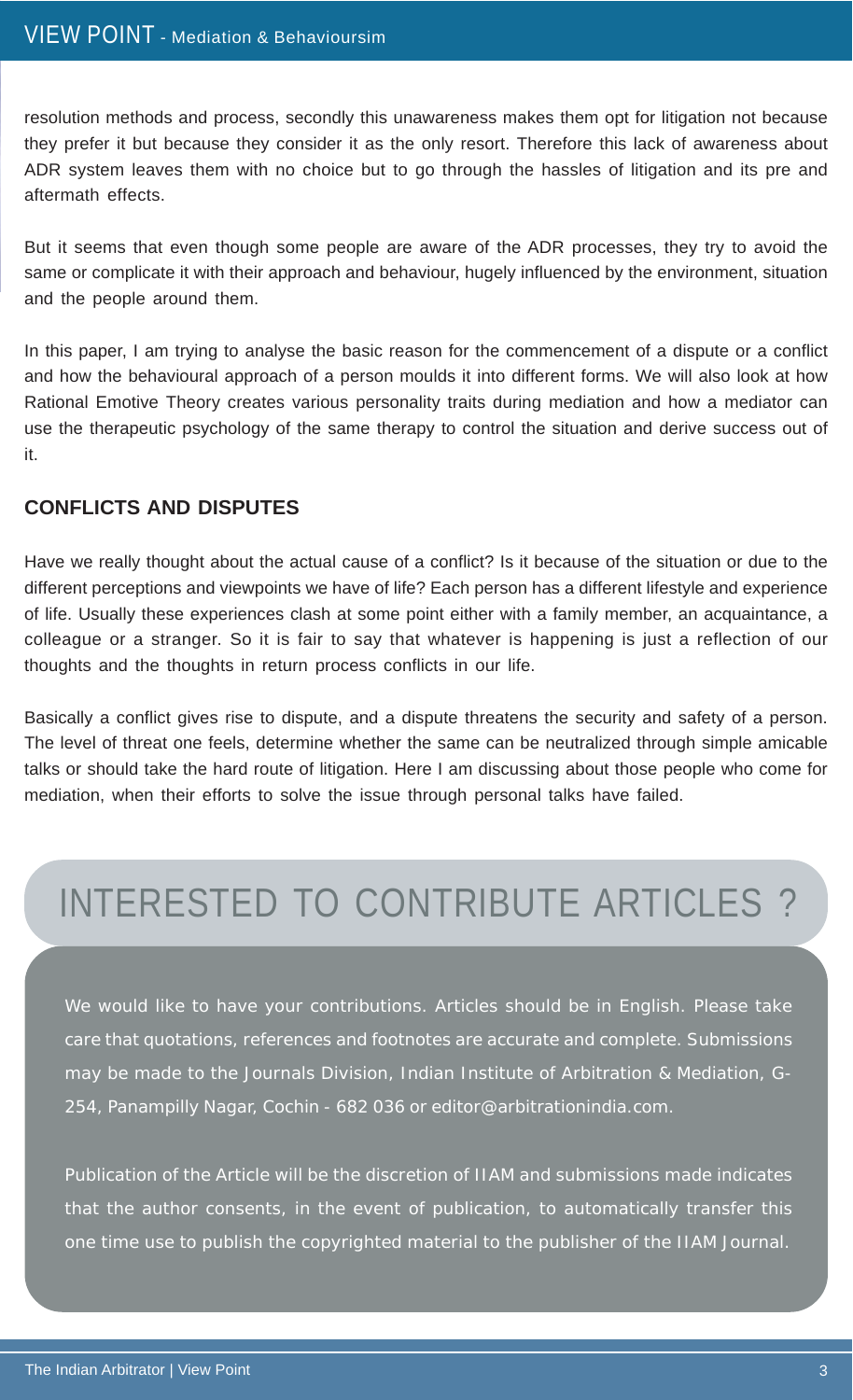### **'BEHAVIOURISM' & ITS TRAITS**

Behaviour is the result of stimulus – response i.e. all behaviour, no matter how complex, can be reduced to a simple stimulus – response association. Watson described the purpose of psychology as: "To predict, given the stimulus, what reaction will take place; or, given the reaction, state what the situation or stimulus is that has caused the reaction". Behaviourism is primarily concerned with observable behaviour, as opposed to internal events like thinking and emotion. Observable i.e. external behaviour can be objectively and scientifically measured. Internal events, such as thinking should be explained through behavioural terms or eliminated altogether.<sup>1</sup>

There are some typical traits that the people who come in for Mediation usually display. For e.g., Anger, Frustration, Hostility, Carelessness etc. Usually we evaluate their behaviour on some parameters like his personality, the situation, the role he plays in the same and the reaction he displays as the mediation goes by. It is interesting to observe how self conscious people are in mediation. Here comes the theory of Rational Emotive Behavioural Theory!

Let's see how this works and nurtures the twists and turns of various situations in the process of Mediation.

#### **WHAT IS RATIONAL EMOTIVE THEORY?**

The basic idea behind this theory was first developed by Albert Ellis in the 1950's. It was originally known as Rational Therapy.

According to Ellis a person's cognitive process which includes that person's viewpoint on life and anticipations of the world and the people around him, establish that person's approach towards life. For example, a depressed person possibly can treat others in a beaten manner, whereas a nondepressed person is expected to interact with others more self-assuredly and charmingly. Therefore it can be observed that when interactions or conversations go in a wretched manner as a conclusion of the behaviour with which they were undertaken that poor conclusion can give raise to much more grave and complicated issues in the future.<sup>2</sup>

Rational Emotive Therapy is form of a remedial psychology that comes from behaviourism. It generally uses reasoning power and rational thinking to mark cognitive processes that are self defeating and learn to emote suitably. Efficiently the thought is that subconscious destructive behaviours are consciously acknowledged and then challenge in goodwill of more constructive behaviour.3

For Ellis, the acronym "ABC" offered insights into how to overcome selfdefeated behaviours and cognition. Here "A" stands for "Adversity", which can mean the everyday obstacles and difficulty that everyone is forced to deal with just as a consequence of interacting with the world. "B" stands for "Belief", and concerns whether or not the individual in question believes that a positive outcome is possible, or whether or not the adversity really can be overcome. "C" represents the "Consequences" that arise as a result of the belief. Generally speaking, an individual undergoing

**(Footnotes)**

2 Rational Emotive Theory,http://www.psychologistworld.com/treatments/rational-emotive-therapy.php

<sup>1</sup> McLeod, S. A. (2013). Behaviourist Approach. Retrieved from www.simplypsychology.org/behaviorism.html

<sup>3</sup> Ibid.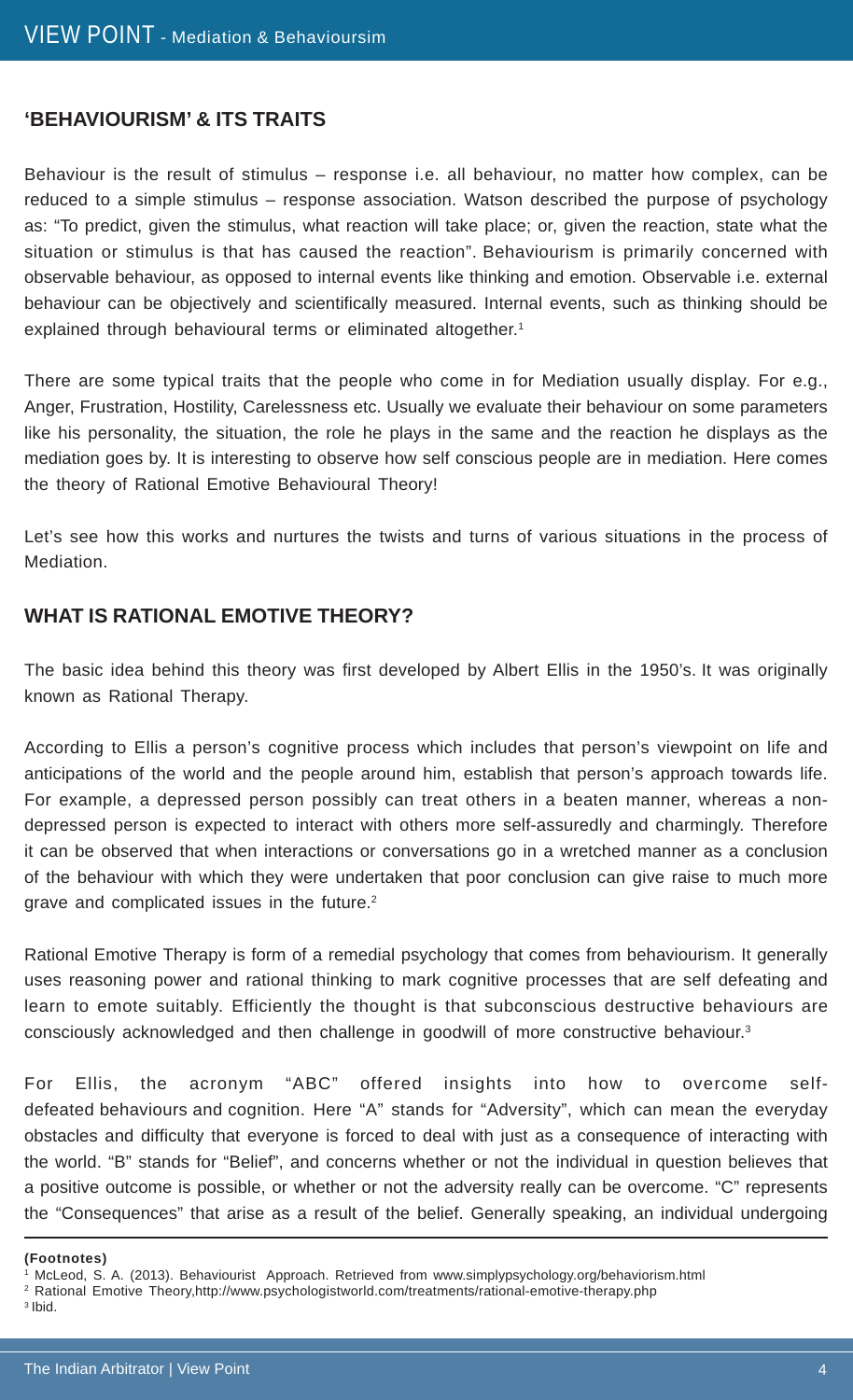some form of rational therapy would be taught that having negative beliefs reinforces and contributes to negative outcomes, and that having positive beliefs about confronting adversity naturally leads to good results.4

### **APPLICATION OF RATIONAL EMOTIVE THEORY IN MEDIATION**

It is absolutely necessary to measure the temperament of the people coming in for Mediation. According to me, to understand a person better there are three parameters of this theory that can be applied:

#### (1) '**A' – Adversity**

The Mediator must understand the emotional and psychological situation that the person faces in everyday life. Just separating that person from the problem is insufficient. Similarly merely understanding his present state of emotional upheaval may not be sufficient. It is true that whatever turmoil he is going through has given rise to the present dispute, but by understanding his everyday life's obstacles and difficulties, the mediator can have an idea about his personality, and how he reacts to these situations. Does he always react poorly to every difficult situation that comes to his life or it depends on the intensity? This will help the mediator to deal with his personality, problem and reaction better.

#### (2) **'B' – Belief**

The Mediator through his carefully and cleverly selected questions must evaluate his attitude towards the situation and the solution. Whether or not he expects an outcome? And if he does, what kind of outcome does he expect? The Mediator needs to gain the trust of the person in order to influence and convert his primary uncertain and negative expectation on the outcome to a positive or atleast a hopeful one. This can be done when the mediator understands the core thought process of the person.

#### **(Footnotes)**

4 Ellis, A. "Rational Psychotherapy and Individual Psychology". Journal of Individual Psychology, 13, 38-44. 1957.



### **BECOME A MEMBER OF IIAM**

Empower yourself with the techniques of Alternative Dispute Resolution. Apart from being elected to the Governing Council, also become part of Expert Committees and Users Committees to give expert advice / opinions to the Governing Council on the improvement of ADR in India.

Your association will provide the necessary inspiration for the endeavours of IIAM.

Choose from the different category of memberships. For details. see: www.arbitrationindia.com/membership.html or mail to dir@arbitrationindia.com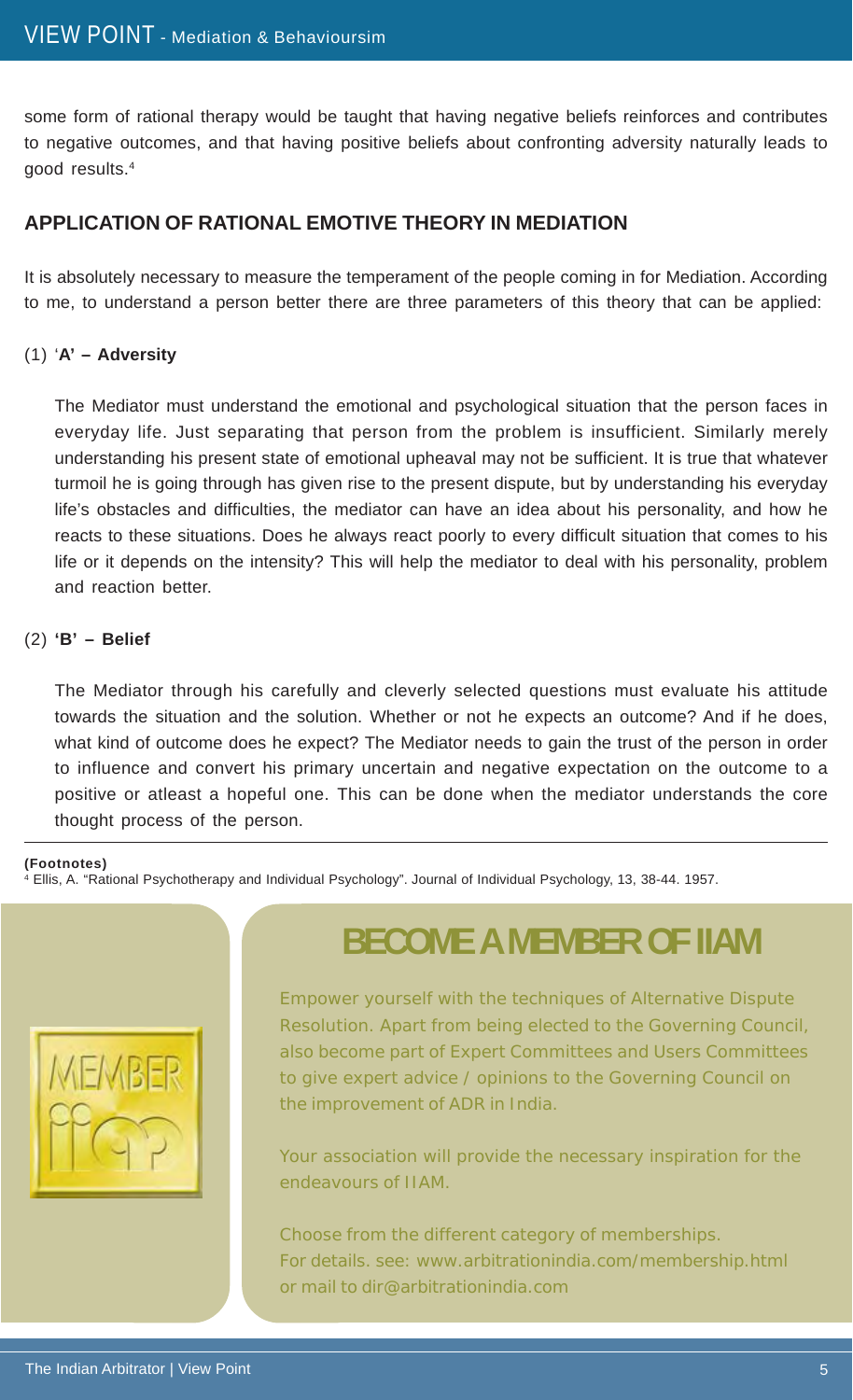#### (3) **'C' – Consequences**

In a therapy it becomes difficult to teach a person that his/her thought process can give rise to his/ her desired results. Usually a person who is having a negative thought process cannot easily believe in it or apply it. It will be very hard for them to accept the fact that the negative results in their lives are caused by their thoughts and no anyone else's. They would stoutly deny their involvement in create the disputes because they didn't want them in the first place – and moreover to avoid litigation hassles they have come for resolution. They might even argue that if they had created it, why they would want it to be resolved.

A mediator cannot give suggestions, he merely controls the process. Therefore keeping the situation in control tactfully the mediator has to make sure that the parties in mediation have a positive attitude towards the situation and the process. This will hopefully give them a drive to resolve the conflict fairly, properly and intuitively. This can give rise to some productive outcome involving various "out of the box" concepts and ideas given by both parties. This transformation of their perception will also make the mediator's work easy.

#### **CONCLUSION**

I am of the view that if Rational Emotive Therapy can be applied in ADR process of Mediation, Conciliation and Negotiation it can prove to be very useful, creative, and amicable. All that is needed is to apply the same with pre-chalked out parameters and extensive homework by the mediators on the cases before them and take it forward as the mediation progresses.



Brain Teaser (Answer): I told them, "You will boil me in oil". If he boils, my statement becomes true and he cannot boil me. If he burns me, my statement becomes false and he cannot burn me.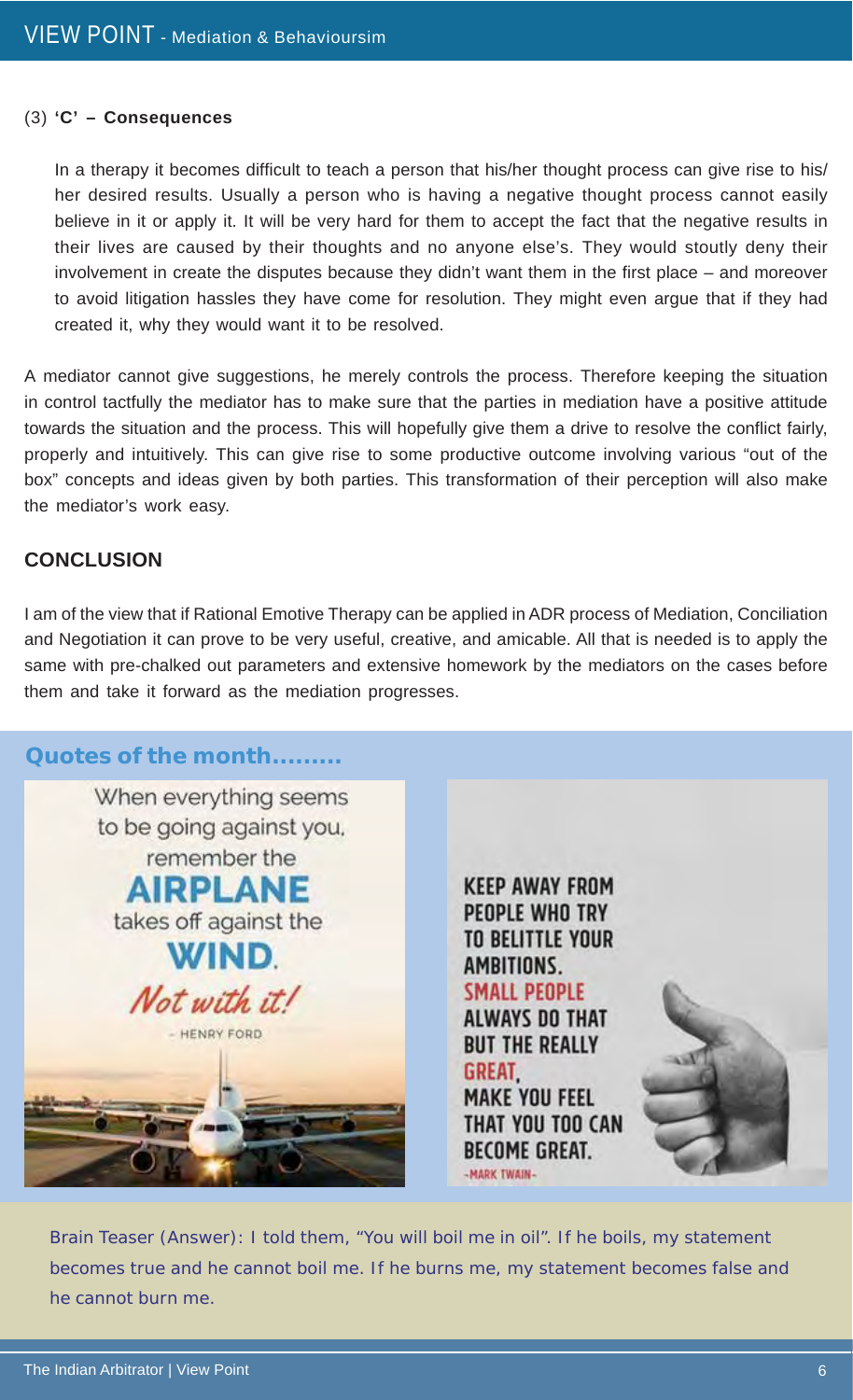## INDIAN PARTIES' ARBITRATION IN A FOREIGN SEAT: ANOTHER BRICK ON THE WALL

### UMA LOHRAY

*In this paper the author seeks to analyze if the law as it stands in India allow two Indian parties to take their arbitration proceedings abroad. What happens when two Indian parties enter into an agreement and willingly make certain choices in relation to arbitration? Whether a foreign-seated arbitration with a foreign "lex arbitri" and a foreign substantive law is permissible? The author looks at various judgments and the future options and role of Indian Courts.*

AUTHOR: UMA LOHRAY IS AN ADVOCATE AT LAKSHMIKUMARAN & SRIDHARAN ATTORNEYS, INDIA

**I**n the past few years, arbitration has taken shape as a preferred method of dispute resolution in contracts governing commercial relationships. More so when the parties to the contract belong to different countries governed by different systems of law. One of the reasons why arbitration has gained this status is because it gives the concerned parties, the freedom to choose how to resolve their disputes without judicial intervention. It is therefore safe to designate 'party autonomy' to be one of the basic tenets of arbitration. This piece does not intend to discuss party autonomy per se. It seeks to analyze if the law as it stands in India, allows two Indian parties to take their arbitration proceedings abroad. This question came to the forefront when the High Court of Bombay pronounced its decision in M/s Addhar Mercantile Pvt Ltd. v. Shree Jagdamba Agrico Exports Pvt. Ltd.<sup>1</sup> (Addhar).

Article

The agreement for dispute resolution between the parties read as thus:

"Arbitration in India or Singapore and English law to be applied."

The dispute between the parties arose when the Applicant approached the Bombay High Court to appoint an arbitrator under section 11 (6) of the Arbitration & Conciliation Act, 1996 ("the Act"). It was submitted that the seat of arbitration was either

India or Singapore and both the parties are Indian, they cannot be allowed to derogate from Indian law. The Respondent opposed it on the ground that the venue of arbitration is Singapore and the parties are governed by English law.

**(Footnotes)** 1 Arbitration Petition No. 910 of 2013 decided on 12.06.2015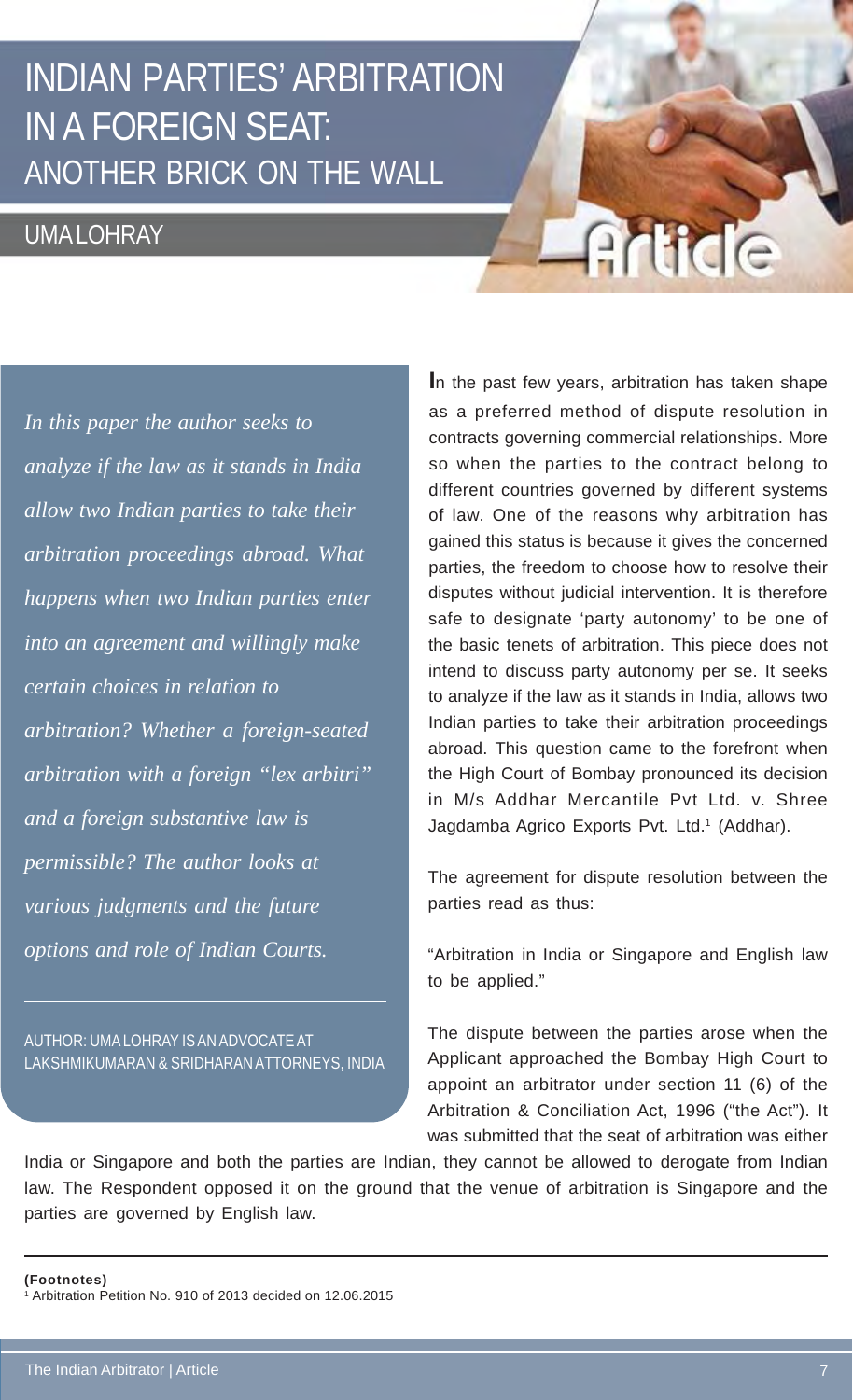The parties were companies incorporated in India under the Companies Act, 1956. Relying on the Supreme Court's decision in TDM Infrastructure Pvt. Ltd. v. UE Development India Pvt. Ltd.<sup>2</sup> (TDM Infrastructure) the Bombay High Court appointed an arbitrator and held that Indian parties to a dispute cannot derogate Indian law. Since the seat was agreed to be either India or Singapore, and choosing Singapore, as the seat would exclude the application of Indian law to the dispute, the seat of arbitration should be India.

### **The Misapplied Decision of TDM**

The Apex Court's reasoning in TDM Infrastructure was solely on the logic that both the parties to the dispute were entities incorporated in India. The contractual dispute in TDM Infrastructure involved a party whose shareholders and directors were residents of Malaysia and were located there. The arbitration agreement embedded in the contract provided that the law governing the dispute would be the Arbitration & Conciliation Act, 1996. While the agreement initially provided that the seat of arbitration would be India, for the sake of convenience, the Malaysia based party sought the seat to be shifted to Kuala Lumpur, a suggestion to which no consensus was reached. The Court went into the definition of 'international commercial arbitration' under the Act.

Section 2(1)(f): "international commercial arbitration" means an arbitration relating to disputes arising out of legal relationships, whether contractual or not, considered as commercial under the law in for in India and where at least one of the parties is-

- i. […]
- ii. a body corporate which is incorporated in any country other than India; or
- iii. a company or an association or a body of individuals whose central management and control is exercised in any country other than India […]

The Supreme Court held that when both the parties are incorporated in India, the arbitration between them would be domestic arbitration, not international commercial arbitration since the nationality of a company depends on the place where it is incorporated. Thus, Indian parties cannot exclude the applicability of the Arbitration Act of 1996.

### **What was TDM Infrastructure trying to say?**

It must be considered that when the seat of arbitration is India, Indian substantive law shall govern the dispute when both the parties are Indian. Any contract excluding the applicability of Indian law would stand void for being opposed to public policy.

The legitimate question in the light of this discussion is if the designation of a foreign seat itself constitutes a party's attempt to make their arbitration, an international commercial arbitration. The provision relied upon by the Court in TDM Infrastructure does not elaborate on this. If parties to a dispute do not satisfy the conditions in section 2(1)(f), and the proceeding is termed to be domestic arbitration, how far does the designation of a foreign seat affect the soundness of the arbitral award? Besides, not only did the Court assume the choice of seat of the parties but also by doing so it misapplied section 28(1)(a). The section applies only when the place of arbitration is situated in India.

**<sup>(</sup>Footnotes)** 2 (2008) 14 SCC 271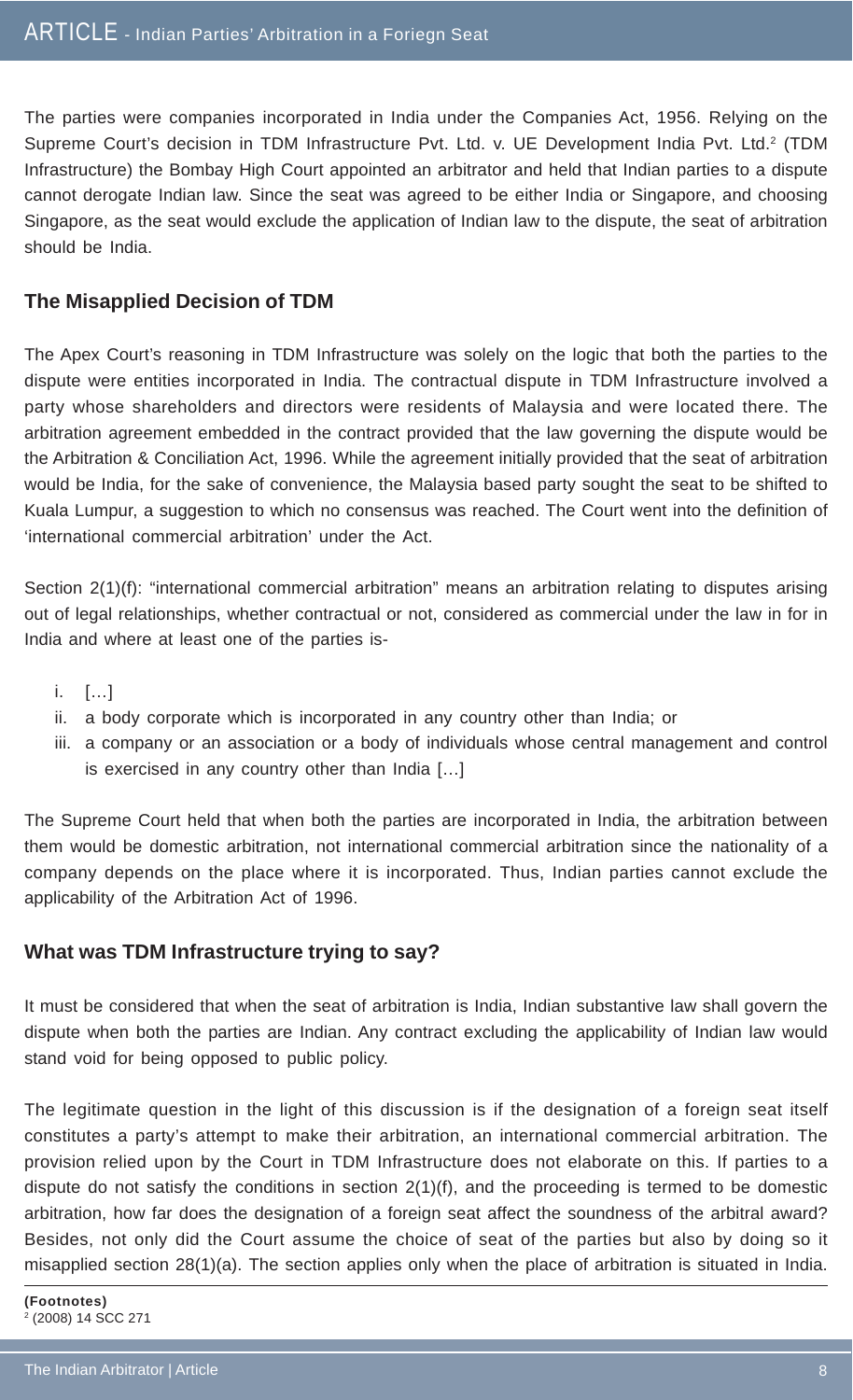Section 28(1)(a) was applied without ascertaining if the parties did in fact chose India as their seat. The arbitration clause being vague gave a choice of seat between India and Singapore.

#### **What is a Foreign Seat?**

It must be acknowledged that a seat of arbitration is not merely a venue. It is the jurisdiction whose courts are to have a supervisory jurisdiction over the conduct of the arbitral proceedings as opposed to the venue, which is a convenient geographical location. Based on this very principle of the seat, the Supreme Court of India in BALCO v. Kaiser Aluminum<sup>3</sup> had held that provisions of Part I would be inapplicable to foreign-seated arbitration. Distinguishing the concept of venue from seat, the Supreme Court of India's decision in Enercon India v. Enercon GmBh<sup>4</sup> is significant. The parties were Indian and German and the contract provided for London, as the venue of arbitration and Indian law was to govern the contract. The German party approached the English courts whereas the Indian party approached the Indian courts. The Supreme Court found strong indications that the parties intended the seat to be India and London was merely the venue.

The courts in India have not been consistent in their view on this issue. In RIL v Union of India,<sup>5</sup> the question was whether the Delhi High Court had jurisdiction to entertain a petition under section 34 challenging an award made by a London-seated Tribunal. The basis of the challenge was public policy. The contract in dispute was to be governed by Indian law and the arbitration agreement was to be governed by English law. A partial consent award amended the agreement amended to the effect that the juridical seat (or legal place) of arbitration for the purposes of arbitration initiated under the Claimants' Notice of Arbitration shall be London, England. The Court held that the choice of a foreign seat results in implied exclusion of Part I of the Act since London had been designated as the seat of arbitration. Besides, other strong indications such as the parties' decision to approach the Permanent Court of Arbitration as opposed to the Chief Justice of India for appointment of the Chairperson of the arbitral tribunal under section 11 of the Act. The arbitration proceedings had to be conducted as per the UNCITRAL Rules.

#### **(Footnotes)**

- 4 2014 (5) SCC 1
- 5 Arbitration Petition No. 27 of 2013 reported at (2014) 7 SCC 603

| With a view to promote and support students in developing the qualities        |
|--------------------------------------------------------------------------------|
| of legal research and presentation, IIAM is providing opportunity to law       |
| students to publish original, innovative and thought provoking articles        |
| on arbitration, mediation, conciliation, dispute resolution and similar topics |
| and critiques on judgments relating to the same topics. Selected articles      |
| will be published in the "Indian Arbitrator". From amongst the submitted       |
| articles, every year one student author will receive the "Best Young           |
| Author" certificate from IIAM.                                                 |
|                                                                                |

<sup>3</sup> (2012) 9 SCC 552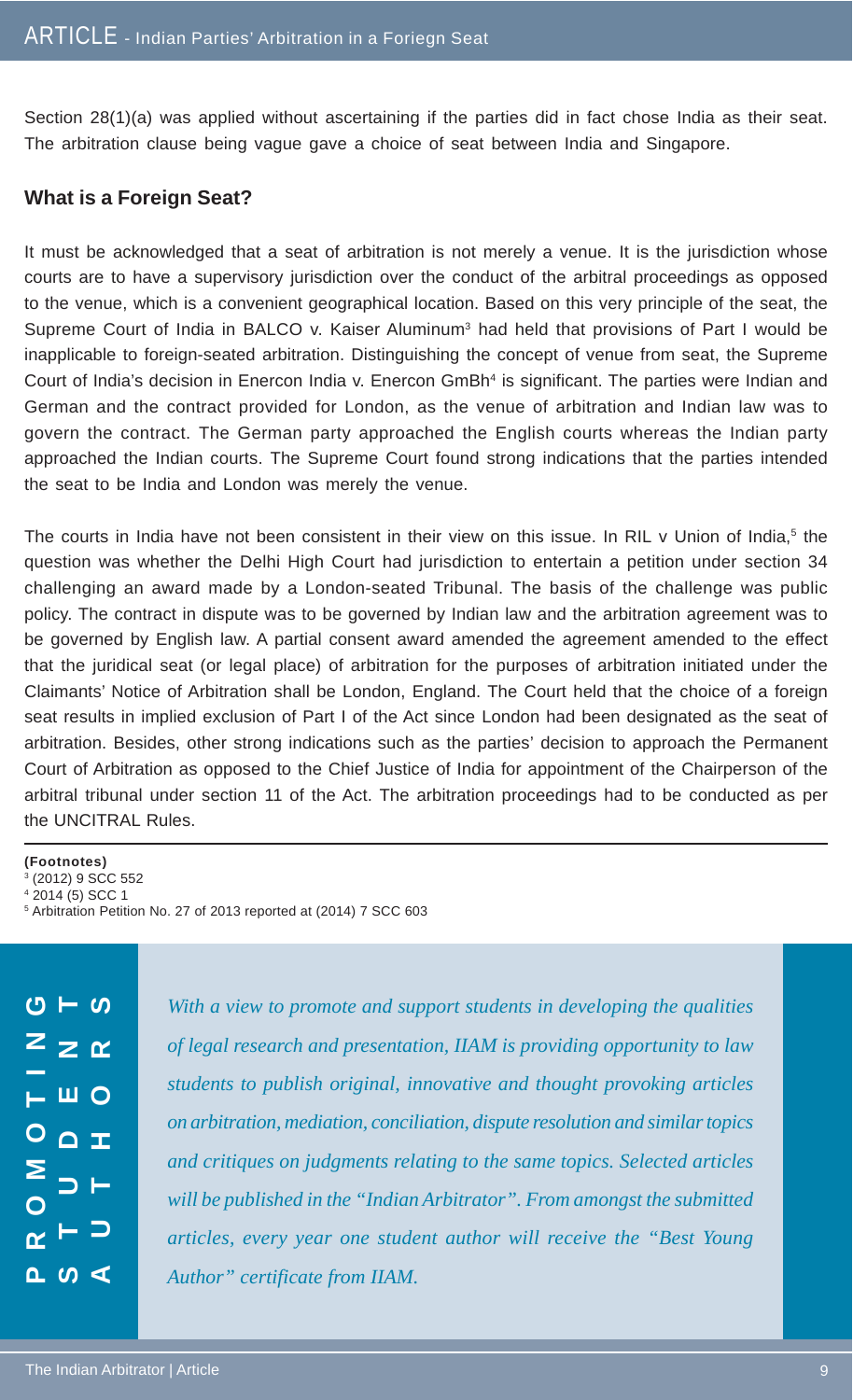### **Opposing Views**

Not too long after the Bombay High Court's decision in Addhar came the judgment of the Madhya Pradesh High Court in Sasan Power Ltd v. North America Coal Corporation India Pvt. Ltd<sup>6</sup> wherein the division bench dismissed a plea for an anti arbitration injunction holding that arbitration in a foreign seat under English law by two Indian parties is not against the public policy of India placing reliance on the Supreme Court's decision in Atlas Exports Industries v. Kotak & Company<sup>7</sup> (Atlas Exports). In that case, the Agreement in question provided for arbitration to be administered by ICC in London, England, under laws of the United Kingdom. While relying on Atlas Exports, the Court observed that when two Indian parties had entered into an agreement and willingly made certain choices in relation to arbitration, the contention that a foreign-seated arbitration would be opposed to Indian public policy was untenable. Thus, a foreign-seated arbitration would result in a foreign award irrespective of the nationalities of the parties and Part I would not apply to it. Defending its restrictive reading of TDM Infrastructure, it also rightly pointed out that the judgment in TDM Infrastructure itself stated that its findings were only for the purpose of determining the jurisdiction of the Court as envisaged under Section 11 of the 1996 Act and not for any other purpose. The interference of Courts could be solicited only when the arbitration agreement is null and void. Thus, foreign-seated arbitrations with a foreign lex arbitri and a foreign substantive law are permissible. However, in a situation where a Court is faced with a Section 11 application and the substantive law is not Indian, it would not be permissible to choose a foreign seat.

While the judgment in Sasan Power comes as a slight relief to some, the issue is yet to be settled by the Supreme Court and is likely to see uncertainty until then. In the meanwhile, it seems to be a breather at the most.

### **The Road Ahead**

The  $246<sup>th</sup>$  Law Commission Report<sup>8</sup> had proposed that remedies under Part I of the Act should be applicable even in cases of a foreign-seated arbitration. The Union Cabinet has accepted the proposal. The Arbitration and Conciliation (Amendment) Act, 2015 ('Amendment Act') was passed by both houses of parliament in the winter session, pursuant to which it received the Presidential assent on 31 December 2015. It provides for the amendments in the Act to this effect, which is not a welcome change.

Thus, the difficulty created by the fact that interim orders made by arbitral tribunals in offshore arbitrations as well as interim orders made by courts at the seat of arbitrations outside India are not enforceable in India, is sought to be corrected by expressly granting the Indian courts, powers to grant interim relief in support of foreign-seated arbitrations. Even if the place of arbitration is outside India, so long as the award made or to be made is enforceable and recognized under Part II of the Act, certain provisions of Part I are to apply to it.

It also introduces several steps to bring the proceedings under the Act at par with international institutional arbitration by stipulating time limits at certain stages.

**<sup>(</sup>Footnotes)**

<sup>6</sup> First Appeal 310 of 2015

<sup>7 (1999) 7</sup> SCC 61

<sup>8 246</sup>th Report of the Law Commission of India at: lawcommissionofindia.nic.in/reports/Report246.pdf accessed on 19 October 2015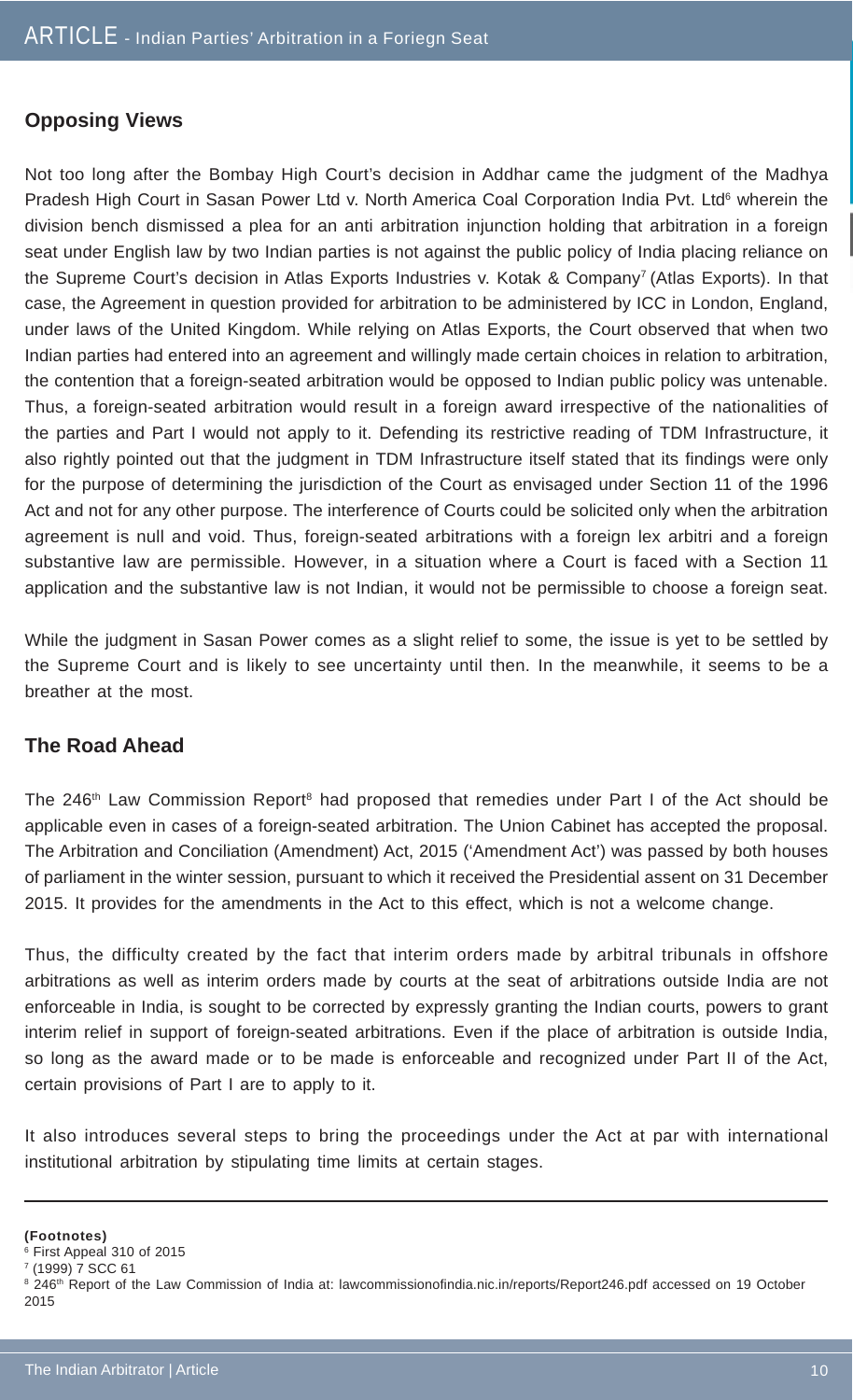# OUT OF THE BOX



 **The Next Bus!**

You know, love is just like someone waiting for a bus! When the bus comes, you look at it and you say to yourself "Oh...so full...cannot sit down, I'll wait for the next one." So you let that bus go and wait for the second bus. Then the second bus comes, you look at it and you say, "This bus is so old...so shabby!" So you let that bus go and again, decide to wait for the next bus. After a while another bus comes, it's not crowded, not old but you say, "No it is not air-conditioned ...better wait for the next one." So again you let the bus go and decide to wait for the next bus.

Then the sky starts to get dark as it is getting late. You panic and jump immediately inside the next bus. It is not until much later that you found out that you had boarded the wrong bus!

So you wasted your time and money waiting for what you wanted! Even if an airconditioned bus comes, you can't ensure that the air-conditioned bus won't break down or whether or not the air-conditioner will be too cold for you.

So people... wanting to get what you want is not wrong. But it wouldn't hurt to give other people a chance, right? If you find that the "bus" doesn't suit you, just press the red button and get off the bus (as simple as that).

Hey who said life is fair??? The best thing to do is be observant and open while you scrutinize the bus. If it doesn't suit you, get off. But you must always have an extra something which you could use for the next bus that comes.

But wait... I'm sure you've had this experience before. You saw a bus coming (the bus you want, of course), you flagged it but the driver acted as if he did not see you and zoomed past you! It just wasn't meant for you!

The bottom line is, being loved is like waiting for a bus you want. Getting on the bus and appreciating the bus by giving it a chance depends totally on you. If you haven't made a choice, WALK! Walking is like being out of love. The good side of it is you can still choose any bus you want... the rest who couldn't afford another ride would just have to be content with the bus they rode on.

One more thing.... sometimes it's better to choose a bus you are already familiar with rather than gamble with a bus that is unfamiliar to you.

But then again, life wouldn't be complete without the risks involved!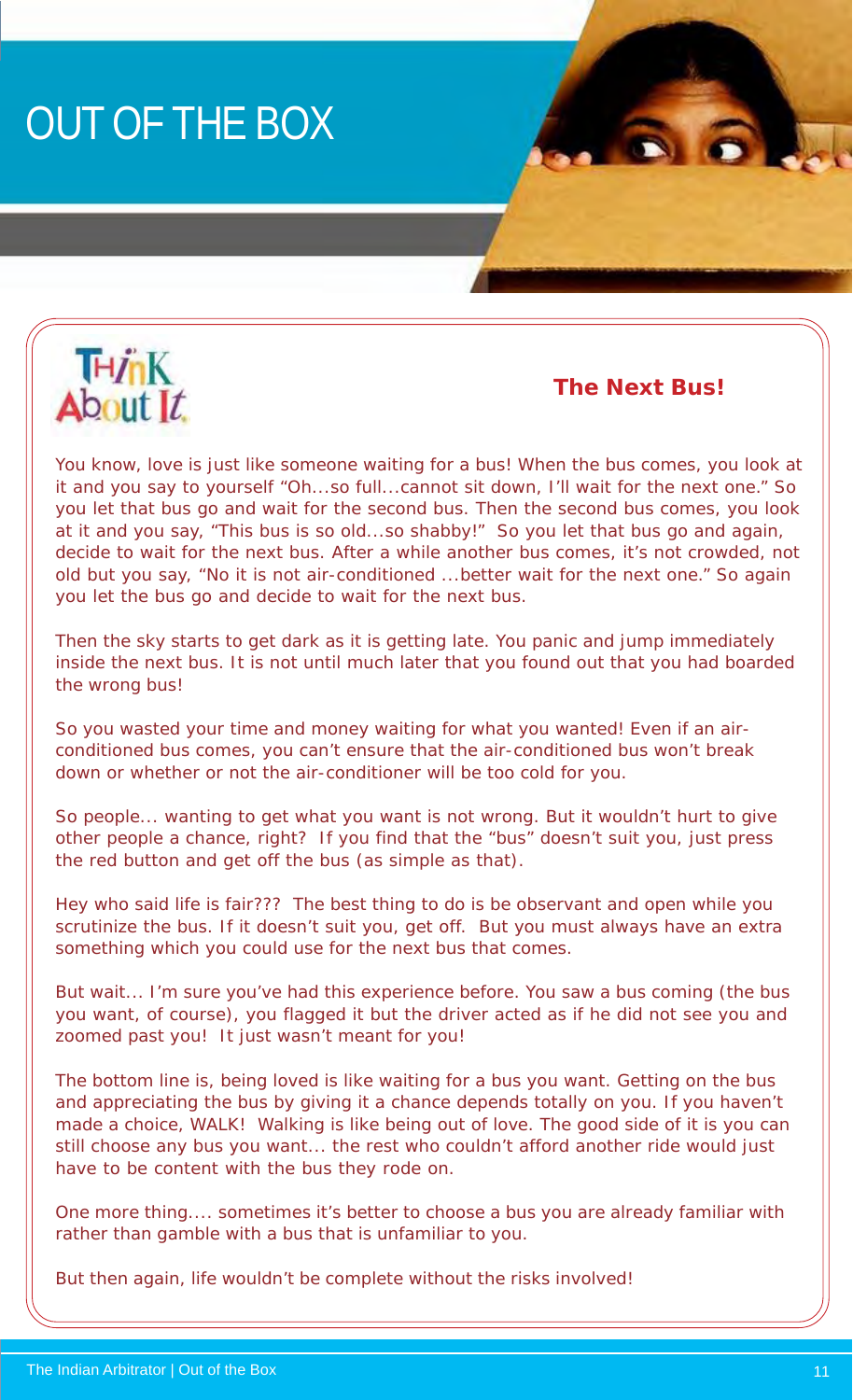

While trekking through a remote jungle I was captured by cannibals. The chief told me, "You may now speak your last words. If your statement is true, we will burn to kill you in flames. If your statement is false, we will boil to kill you in oil". I thought for a moment, and made my statement. Perplexed, the clever cannibal chief realised he could do nothing but let me go. What did I tell them?

[Answer at Page 6]



Mildred, the church gossip, and self-appointed monitor of the church's morals, kept sticking her nose into other people's business. Several members did not approve of her extracurricular activities, but feared her enough to maintain their silence.

She made a mistake, however, when she accused Frank, a new member, of being an alcoholic after she saw his old pickup parked in front of the town's only bar one afternoon.

She emphatically told Frank (and several others) that every one seeing it there WOULD KNOW WHAT HE WAS DOING !

Frank, a man of few words, stared at her for a moment and just turned and walked away. He didn't explain, defend, or deny. He said nothing.

Later that evening, Frank quietly parked his pickup in front of Mildred's house... walked home... and left it there all night.

You can buy a man's time; you can buy his physical presence at a given place; you can even buy a measured number of his skilled muscular motions per hour.

> But you cannot buy enthusiasm... you cannot buy loyalty... you cannot buy the devotion of hearts, minds, or souls.

> > You must earn those.

~Clarence Francis~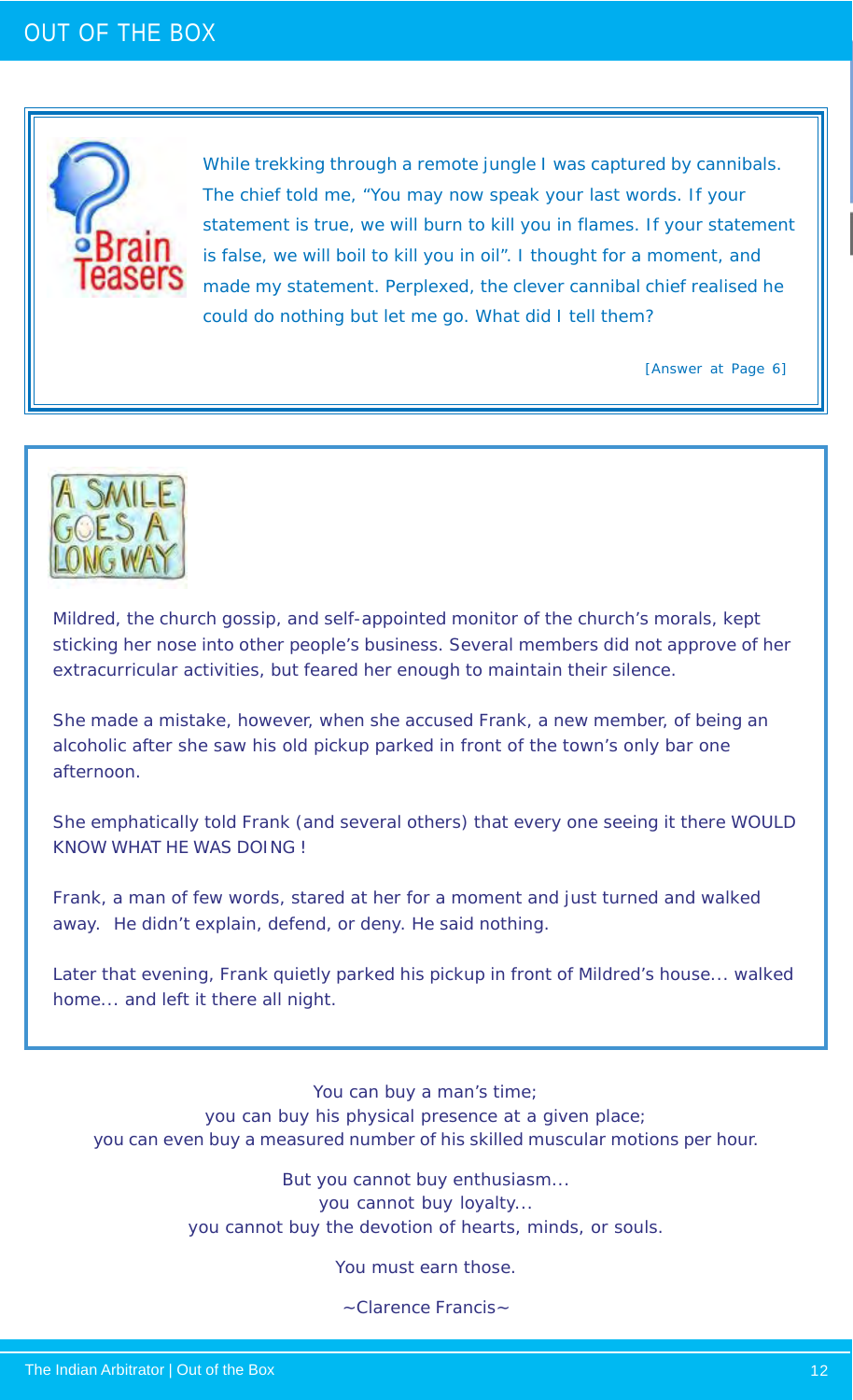

# THE GLOBAL POUND CONFERENCE SERIES

The Global Pound Conference (GPC) is the place for you to meet like-minded and passionate individuals and stakeholders to discuss the future of dispute resolution and access to justice. The inaugural GPC was held at Singapore in March 2016. As per the present schedule the last of the conference will be held in London in 2017.

The GPC series will convene all stakeholders in the field of dispute resolution around the world to expound upon key challenges in Appropriate Dispute Resolution (ADR) of interest and relevance to all. Whether you are a dispute resolution user, mediator, lawyer, judge, arbitrator, academic or student, you will not want to miss this golden opportunity! The GPC is scheduled in India during January 2017. If you would like to be part of the organizing group or would like to partner with the program, contact editor@arbitrationindia.com. See http://www.arbitrationindia.com/gpc.html for further details.



(With the Chief Justice of Singapore, Justice Sundaresh Menon at the Singapore GPC. Standing from Left: Mr. Suresh Kumar, Committee member IIADRA, Mr. Anil Xavier, President IIAM, Mr. G. Shrikumar, President IIADRA and Mr. Rajiv George, Committee member, IIADRA.)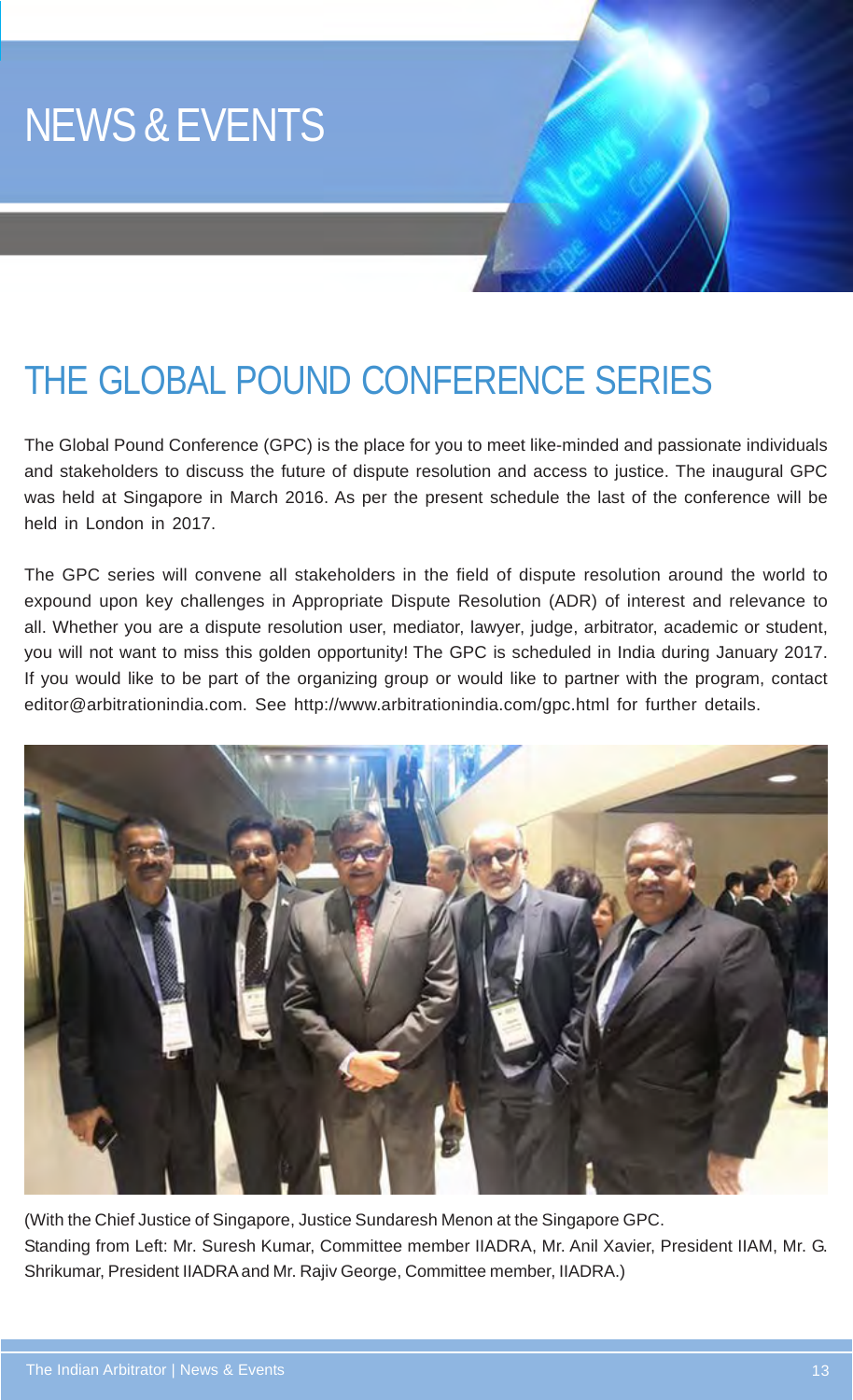# GOVERNMENT OF INDIA TO CREATE POOL OF ARBITRATORS

The government of India has initiated an exercise to create a pool of arbitrators at a time when most entities prefer to settle their high-value commercial disputes through arbitration. The Department of Legal Affairs in the Law Ministry has put out an advertisement calling retired judges, advocates, engineers, chartered accountants, shipping experts and senior commercial executives to apply for empanelment as arbitrators.

This is for the first time the government has decided to create a panel of arbitrators which it can recommend to settle high-value commercial disputes under the 'alternative dispute resolution mechanism' in cases where government, a Union ministry or a government department is a party. For empanelment as an arbitrator, the person should have experience of at least 20 years in his or her field and possess 10 years' experience as an arbitrator and must have dealt with at least 20 arbitration cases, the advertisement said.

## ARBITRATION AFFECTING COURTS' OPPORTUNITY: CHIEF JUSTICE

London's status as the world's legal capital is being undermined because too many cases are being diverted from court to be dealt with behind closed doors in private arbitration hearings, says the Lord Chief Justice, Lord Thomas. According to him even though the use of arbitration is encouraged since it could offer a cheaper and quicker way of resolving differences, the trend had gone too far and was stopping judges from ruling on key points of commercial law that needed to be clarified if London's position as a centre of legal excellence was to be maintained.

Lord Thomas said that the construction industry, engineering, shipping, insurance and commodities were among important areas of London's commercial law that were suffering because of the lack of judgments on emerging legal issues. "We must restore an essential part of the way in which courts are able to continue the development of the law that underpins our trade, financial system and our prosperity," he said. "The UK went too far in favouring the perceived advantages for arbitration as a means of dispute resolution in London. The time is right to look again at the balance."

## INDIA TO MAKE NEW LAW TO ENCOURAGE OUT-OF-COURT SETTLEMENTS

With an aim of encouraging pre-litigation settlements and reduce court cases, the government is considering to bring a law that will give legislative backing to such out-of-court settlements. The Law Ministry has proposed that the process of mediation should be given statutory backing by enacting a stand-alone law on mediation. As of now, the mediation process is mostly used to settle marital disputes and the new legislation could encourage use of mediation in commercial disputes.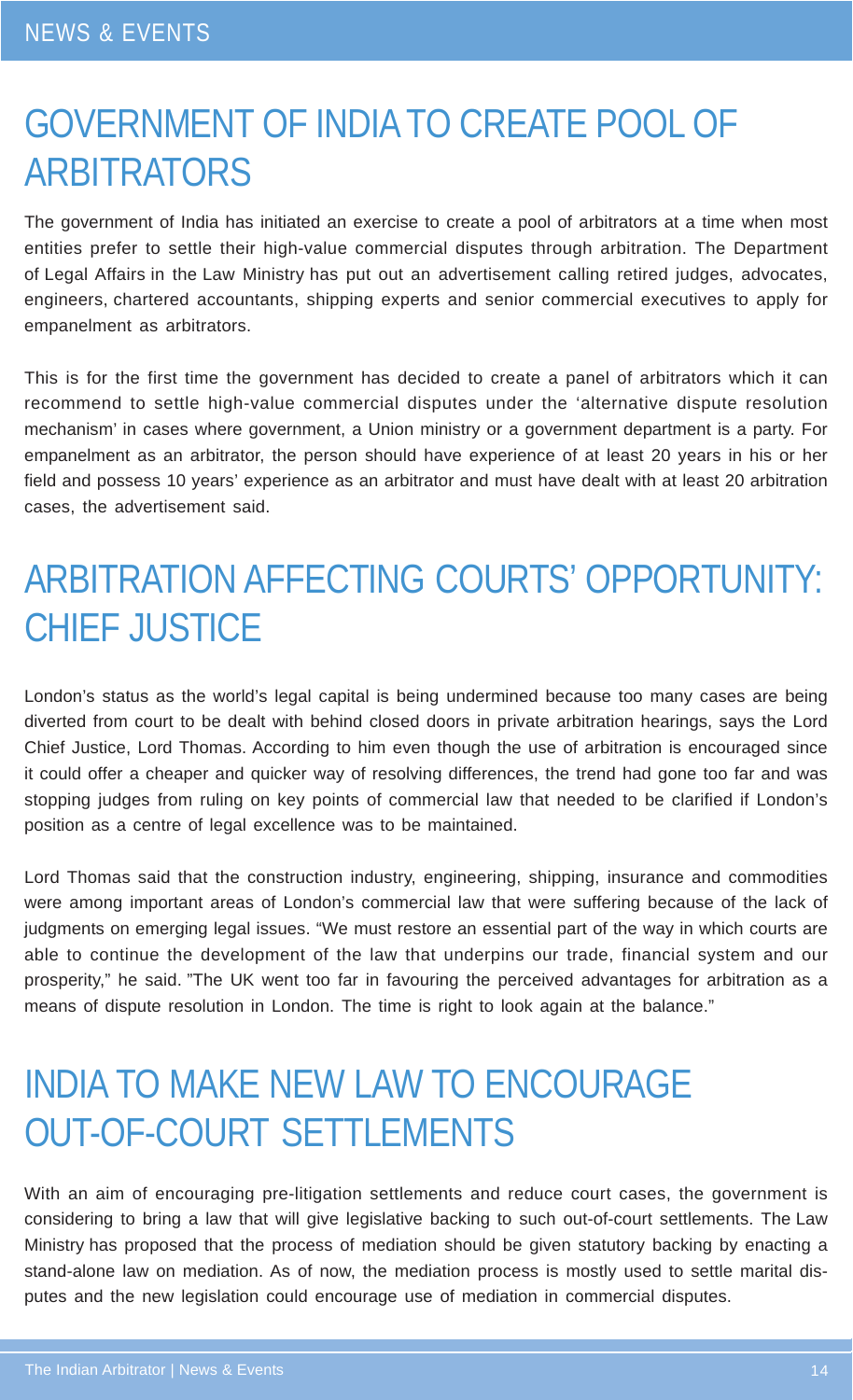# 2016 UNCITRAL THAILAND SYMPOSIUM

The UNCITRAL Regional Centre for Asia and the Pacific (UNCITRAL-RCAP) and the Thailand Arbitration Center (THAC) hosted a symposium on "The Future of Legal Harmonization - New Horizons for International Commerce" on 8 April 2016 at Bangkok, Thailand.

The symposium was opened by a keynote address by Minister of Justice, General Paiboon Koomchaya. The conference was attended by approximately 200 legal practitioners, judges, experts and scholars from Thailand and overseas. Apart from the various presentations, there was a special address by Prof. George Bermann, Columbia Law School and Remark on the UNCITRAL Convention by Mr. Joao Ribeiro, Head, UNCITRAL-RCAP. Anil Xavier, President IIAM gave a presentation on "International Commercial Conciliation: Enforceability of Settlement Agreements".



(Presenting session. Sitting from left: Athita Komindr of Thailand Arbitration Centre, Justice Sorawit Limparangsri, Office of the President of the Supreme Court, Kim Rooney, Gilt Chambers UK and Michael Lee of AAA/ICDR USA.)

## CERTIFICATE PROGRAM ON MEDIATION ADVOCACY TO BE LAUNCHED BY IIAM

Mediation has become a mainstream dispute resolution process. Business and commercial mediation has developed into a sophisticated form of managed negotiation, where the resolution has to satisfy the needs and interests of the parties and help to build great relationships. It has grown beyond the skills of the mediators alone. Mediation would become more successful and credible when the parties' advocates or advisors are knowledgeable and skilled in the mediation process. Trained mediation advocates can bring value addition to the process and outcome and a comprehensive professional exposure to mediation advocacy has become necessary to engage in cutting edge and high quality law practice. The changing role of a lawyer as a dispute resolution specialist, brining in specialist representation in mediation has raised the standard, credibility and acceptance of mediation.